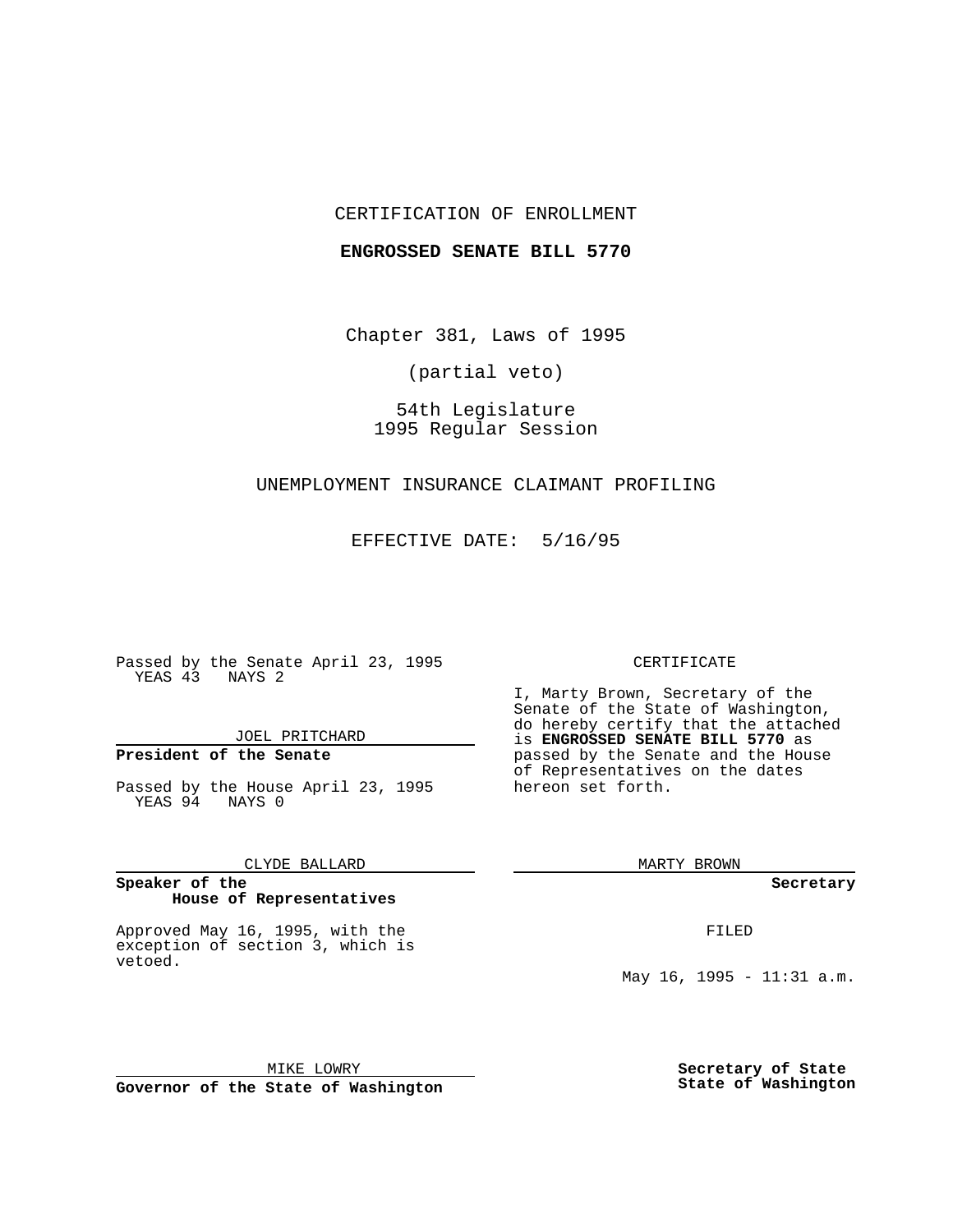# **ENGROSSED SENATE BILL 5770** \_\_\_\_\_\_\_\_\_\_\_\_\_\_\_\_\_\_\_\_\_\_\_\_\_\_\_\_\_\_\_\_\_\_\_\_\_\_\_\_\_\_\_\_\_\_\_

\_\_\_\_\_\_\_\_\_\_\_\_\_\_\_\_\_\_\_\_\_\_\_\_\_\_\_\_\_\_\_\_\_\_\_\_\_\_\_\_\_\_\_\_\_\_\_

AS RECOMMENDED BY CONFERENCE COMMITTEE

Passed Legislature - 1995 Regular Session

### **State of Washington 54th Legislature 1995 Regular Session**

**By** Senators Pelz, Newhouse and Deccio; by request of Employment Security Department

Read first time 02/06/95. Referred to Committee on Labor, Commerce & Trade.

1 AN ACT Relating to unemployment insurance claimant profiling; 2 amending RCW 50.20.010 and 50.20.043; adding a new section to chapter 3 50.20 RCW; creating new sections; and declaring an emergency.

4 BE IT ENACTED BY THE LEGISLATURE OF THE STATE OF WASHINGTON:

5 **Sec. 1.** RCW 50.20.010 and 1981 c 35 s 3 are each amended to read 6 as follows:

7 An unemployed individual shall be eligible to receive waiting 8 period credits or benefits with respect to any week in his or her 9 eligibility period only if the commissioner finds that:

 (1) He or she has registered for work at, and thereafter has continued to report at, an employment office in accordance with such regulation as the commissioner may prescribe, except that the commissioner may by regulation waive or alter either or both of the requirements of this subdivision as to individuals attached to regular jobs and as to such other types of cases or situations with respect to 16 which ((he or she)) the commissioner finds that the compliance with such requirements would be oppressive, or would be inconsistent with the purposes of this title;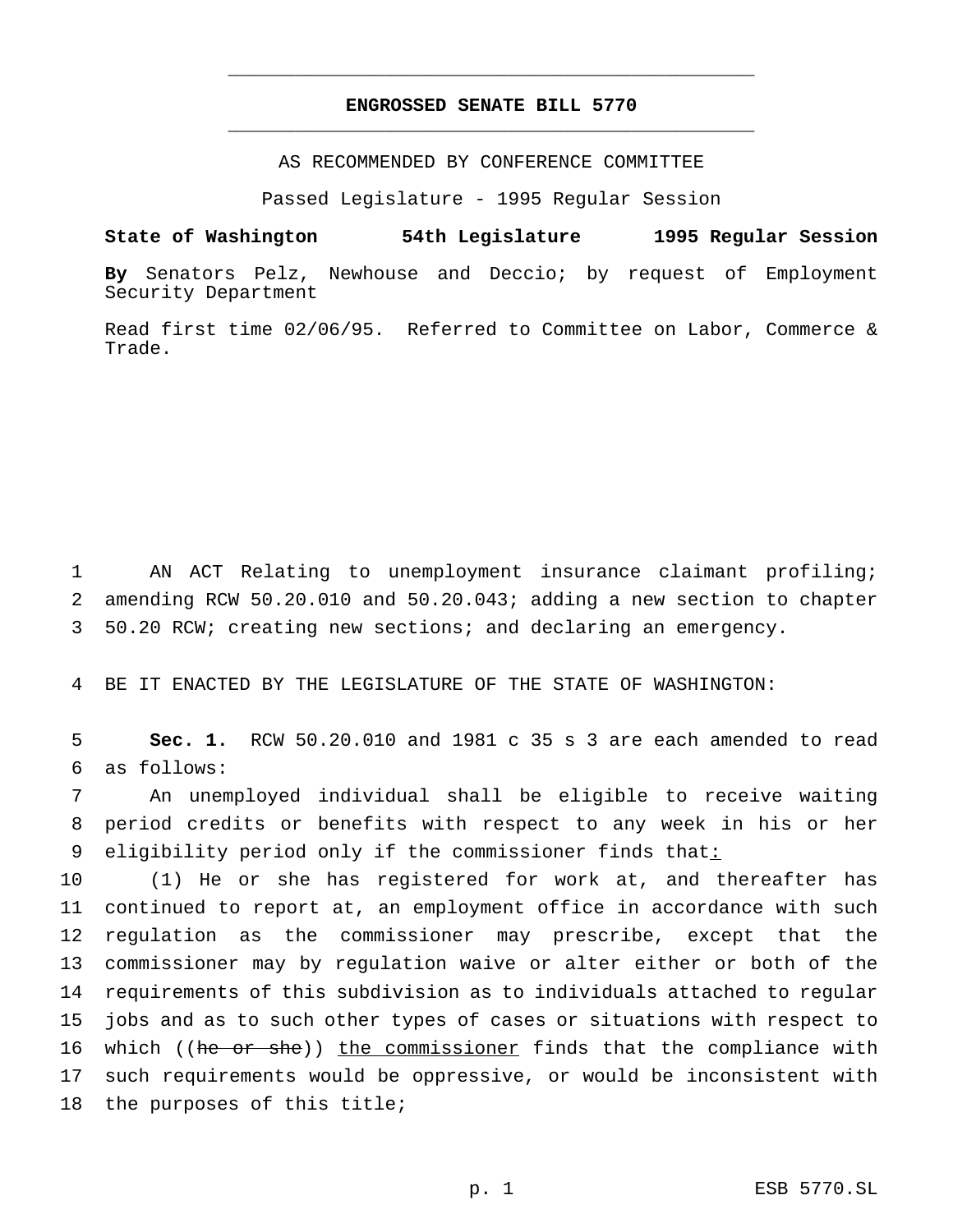(2) He or she has filed an application for an initial determination and made a claim for waiting period credit or for benefits in accordance with the provisions of this title;

 (3) He or she is able to work, and is available for work in any trade, occupation, profession, or business for which he or she is reasonably fitted. To be available for work an individual must be ready, able, and willing, immediately to accept any suitable work which 8 may be offered to him or her and must be actively seeking work pursuant to customary trade practices and through other methods when so directed 10 by the commissioner or ((his)) the commissioner's agents;

11 (4) He or she has been unemployed for a waiting period of one week;  $((and))$ 

 (5) He or she participates in reemployment services if the individual has been referred to reemployment services pursuant to the profiling system established by the commissioner under section 2 of this act, unless the commissioner determines that:

17 (a) The individual has completed such services; or

 (b) There is justifiable cause for the claimant's failure to 19 participate in such services; and

 (6) As to weeks beginning after March 31, 1981, which fall within 21 an extended benefit period as defined in RCW  $50.22.010$  ( $(\frac{11}{1}, \frac{1}{2})$ 22 hereafter amended)), the individual meets the terms and conditions of 23 RCW  $50.22.020$  ( $\sqrt{as}$  now or hereafter amended,)) with respect to benefits claimed in excess of twenty-six times the individual's weekly benefit amount.

 An individual's eligibility period for regular benefits shall be coincident to his or her established benefit year. An individual's eligibility period for additional or extended benefits shall be the periods prescribed elsewhere in this title for such benefits.

 NEW SECTION. **Sec. 2.** A new section is added to chapter 50.20 RCW to read as follows:

 (1) The commissioner shall establish and use a profiling system for new claimants for regular compensation under this title that identifies permanently separated workers who are likely to exhaust regular compensation and will need job search assistance services to make a successful transition to new employment. The profiling system shall use a combination of individual characteristics and labor market information to assign each individual a unique probability of benefit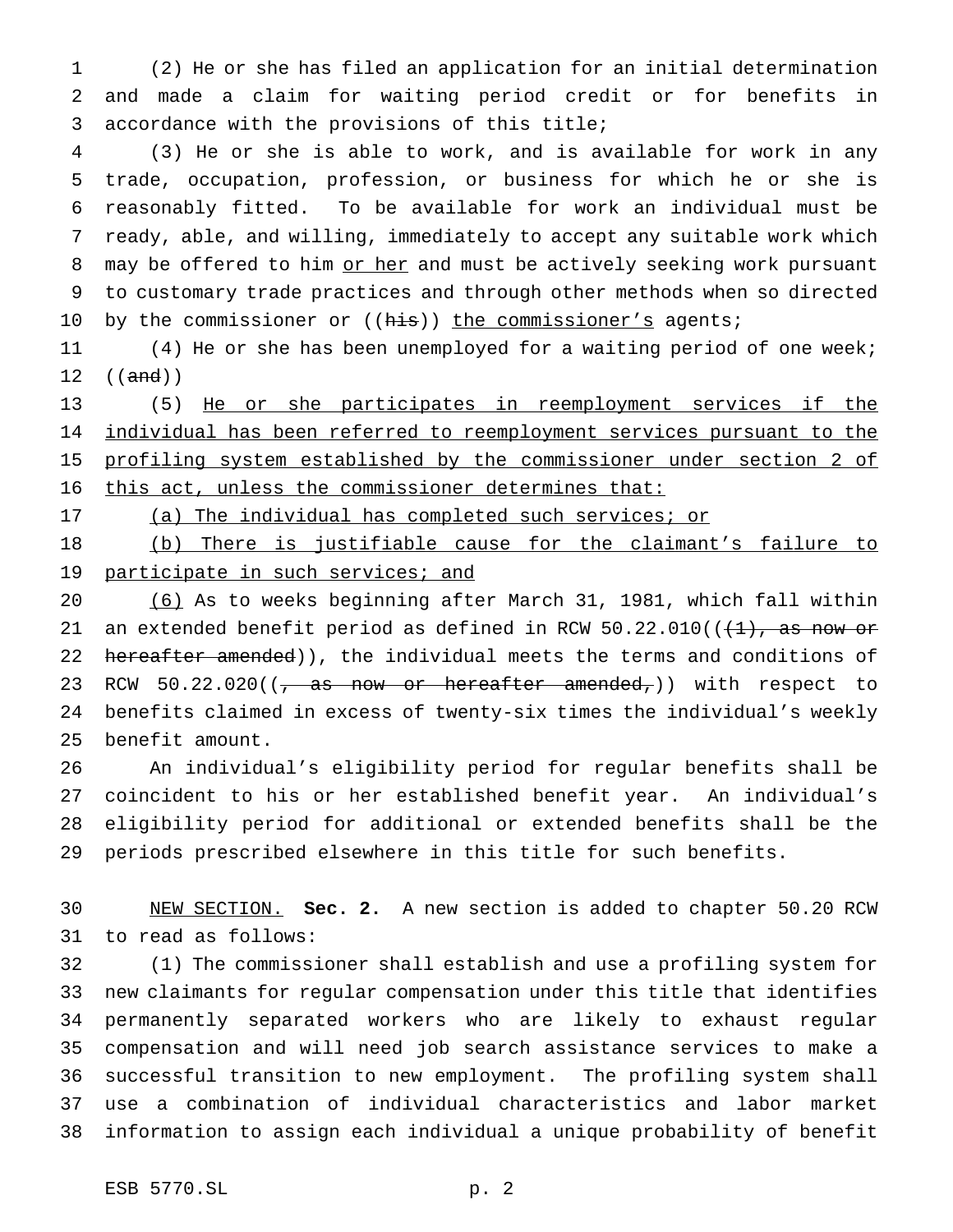exhaustion. Individuals identified as likely to exhaust benefits shall be referred to reemployment services, such as job search assistance services, to the extent such services are available at public expense. (2) The profiling system shall include collection and review of follow-up information relating to the services received by individuals under this section and the employment outcomes for the individuals following receipt of the services. The information shall be used in making profiling identifications.

 (3) In carrying out reviews of individuals receiving services, the department may contract with public or private entities and may disclose information or records necessary to permit contracting entities to assist in the operation and management of department functions. Any information or records disclosed to public or private entities shall be used solely for the purposes for which the information was disclosed and the entity shall be bound by the same rules of privacy and confidentiality as department employees. The misuse or unauthorized disclosure of information or records deemed private and confidential under chapter 50.13 RCW by any person or organization to which access is permitted by this section shall subject the person or organization to a civil penalty of five thousand dollars and other applicable sanctions under state and federal law. Suit to enforce this section shall be brought by the attorney general and the amount of any penalties collected shall be paid into the employment security department administrative contingency fund. The attorney general may recover reasonable attorneys' fees for any action brought to enforce this section.

 \*Sec. 3. RCW 50.20.043 and 1985 c 40 s 1 are each amended to read as follows:

 $(1)$  No otherwise eligible individual shall be denied benefits for any week because the individual is in training with the approval of the commissioner, nor shall such individual be denied benefits with respect to any week in which the individual is satisfactorily progressing in <sup>a</sup> training program with the approval of the commissioner by reason of the application of RCW 50.20.010(3), 50.20.015, 50.20.080, or 50.22.020(1) relating to availability for work and active search for work, or failure to apply for or refusal to accept suitable work.

 (2) An individual shall be considered to be in training with the 38 approval of the commissioner if the individual is one who: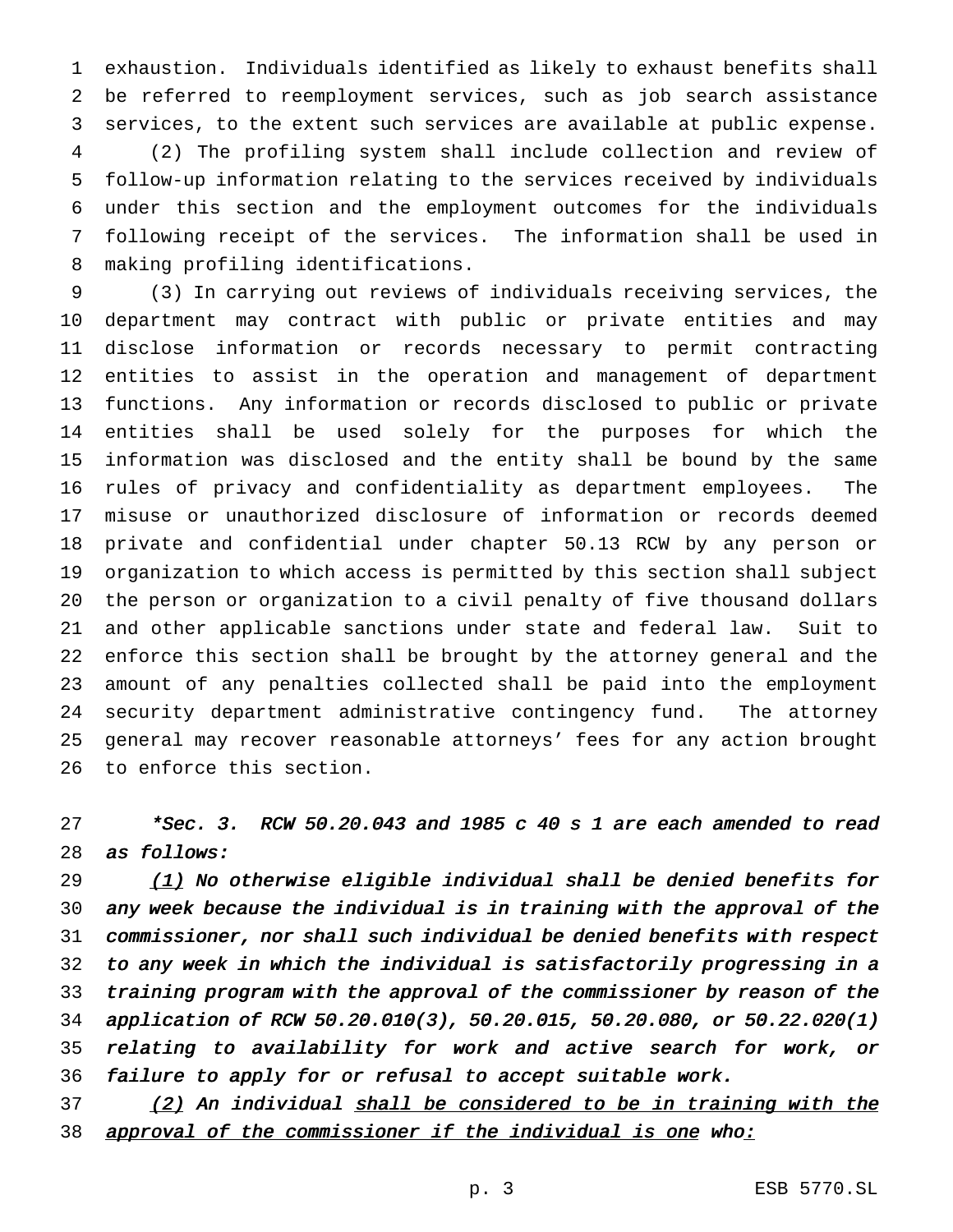1 (a)(i) The commissioner determines to be a dislocated worker as 2 defined by RCW 50.04.075; or

3 (ii) Fits the department's profile of unemployed workers who are 4 likely to exhaust their benefits; and ((who))

5 (b) Is satisfactorily progressing in a training program approved by the commissioner ((shall be considered to be in training with the 7 approval of the commissioner)).

8 (3) At the time of filing for an initial determination, individuals determined to be dislocated workers as defined in RCW 50.04.075 or who 10 fit the department's profile of unemployed workers who are likely to 11 exhaust their benefits shall be provided with information concerning 12 the opportunity, if the individual is otherwise eligible, to receive 13 benefits while satisfactorily progressing in training approved by the 14 commissioner.

**\*Sec. 3 was vetoed. See message at end of chapter.**

 NEW SECTION. **Sec. 4.** The commissioner may adopt rules as necessary to implement the 1995 c ... ss 1 and 3 (sections 1 and 3 of this act) amendments to RCW 50.20.010 and 50.20.043 and section 2 of this act, including but not limited to definitions, eligibility standards, program review criteria and procedures, and provisions necessary to comply with applicable federal laws and regulations that are a condition to receipt of federal funds by the state or the granting of federal unemployment tax credits to employers in this state.

 NEW SECTION. **Sec. 5.** If any part of this act is found to be in conflict with federal requirements that are a prescribed condition to the allocation of federal funds to the state or the eligibility of employers in this state for federal unemployment tax credits, the conflicting part of this act is hereby declared to be inoperative solely to the extent of the conflict, and such finding or determination shall not affect the operation of the remainder of this act. The rules under this act shall meet federal requirements that are a necessary condition to the receipt of federal funds by the state or the granting of federal unemployment tax credits to employers in this state.

 NEW SECTION. **Sec. 6.** This act is necessary for the immediate preservation of the public peace, health, or safety, or support of the